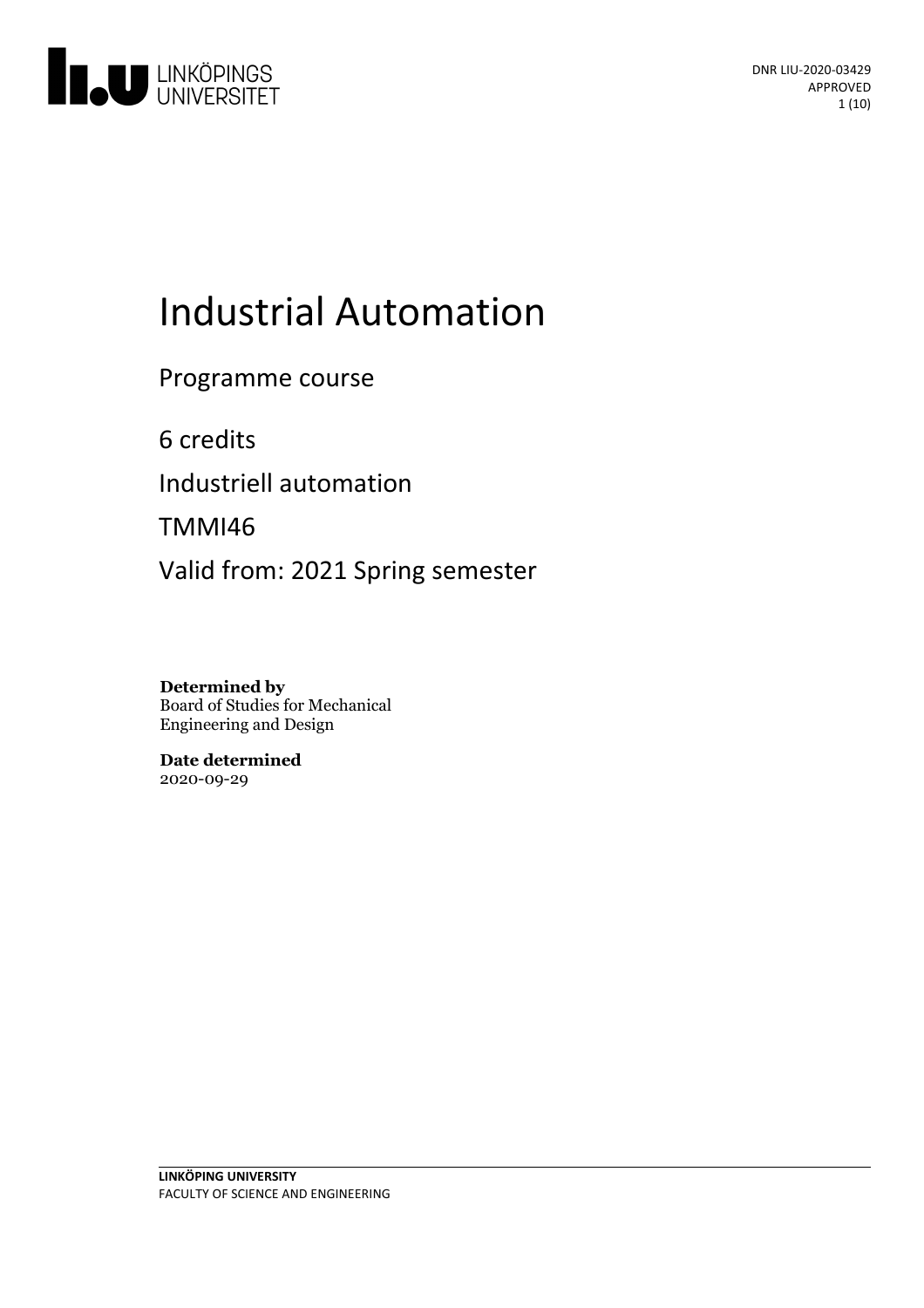# Main field of study

Mechanical Engineering

Course level

First cycle

# Advancement level

 $G<sub>2</sub>X$ 

# Course offered for

- Master of Science in Industrial Engineering and Management International
- Master of Science in Industrial Engineering and Management
- Bachelor of Science in Mechanical Engineering

# **Prerequisites**

Some basic and preliminary notions of programming.

# Intended learning outcomes

The course is meant to be an introductory course on industrial automation. In this context, the course covers the subjects required to integrate sensors and actuators with programmable logic controllers (PLCs) to automate industrial processes. In addition the course also provides <sup>a</sup> small component of robot programming. The course has <sup>a</sup> strong practical component whereby the students have the opportunity of getting a hands-on experience on the subjects taught on the

After concluding the course the students should be able to:

- Describe the main functioning principles of the most common industrial sensors and actuators.
- Describe the main logic-based models that support design of PLC programs
- Implement basic PLC programs that are able to interpret the information collected from a set of sensors and convert that information into the corresponding actuation.<br>• Implement basic programs for Industrial robots.
- 

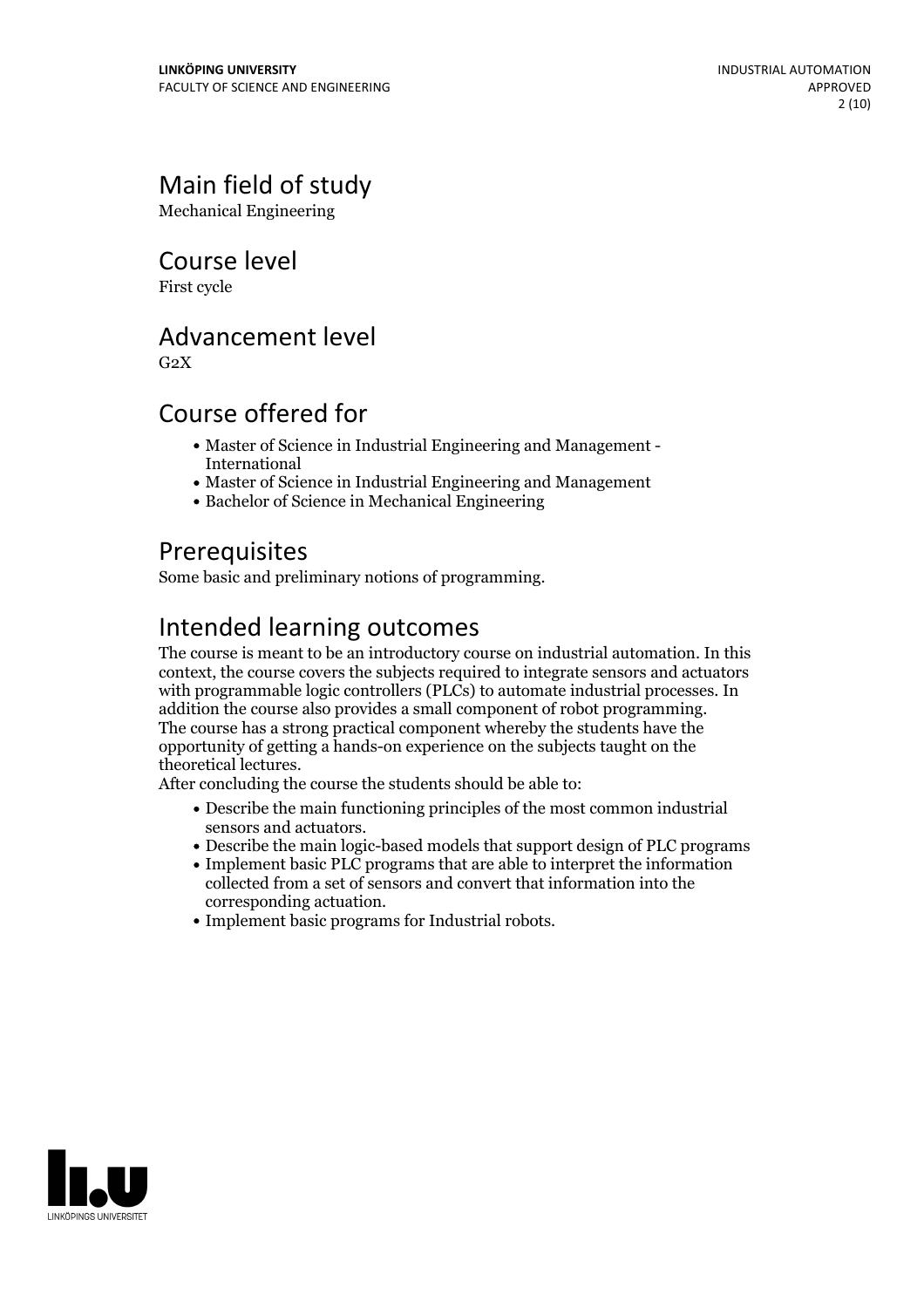## Course content

- 1. Introduction to Production System Automation
- 2. Boolean Algebra and Logic Circuits
- 3. PLC Programming
	- a. IEC 61131-3 Programming languages overview
	- b. Ladder Diagrams
	- c. Structured Text
	- d. Communication
- 4. Robotic Programming
- 5. Sensors & Actuators (Overview)

# Teaching and working methods

Lectures and laboratory work.

# Examination

| TEN <sub>1</sub> | Written examination | 4 credits | U, 3, 4, 5 |
|------------------|---------------------|-----------|------------|
| LAB <sub>1</sub> | Laboratory work     | 2 credits | U.G        |

# Grades

Four-grade scale, LiU, U, 3, 4, 5

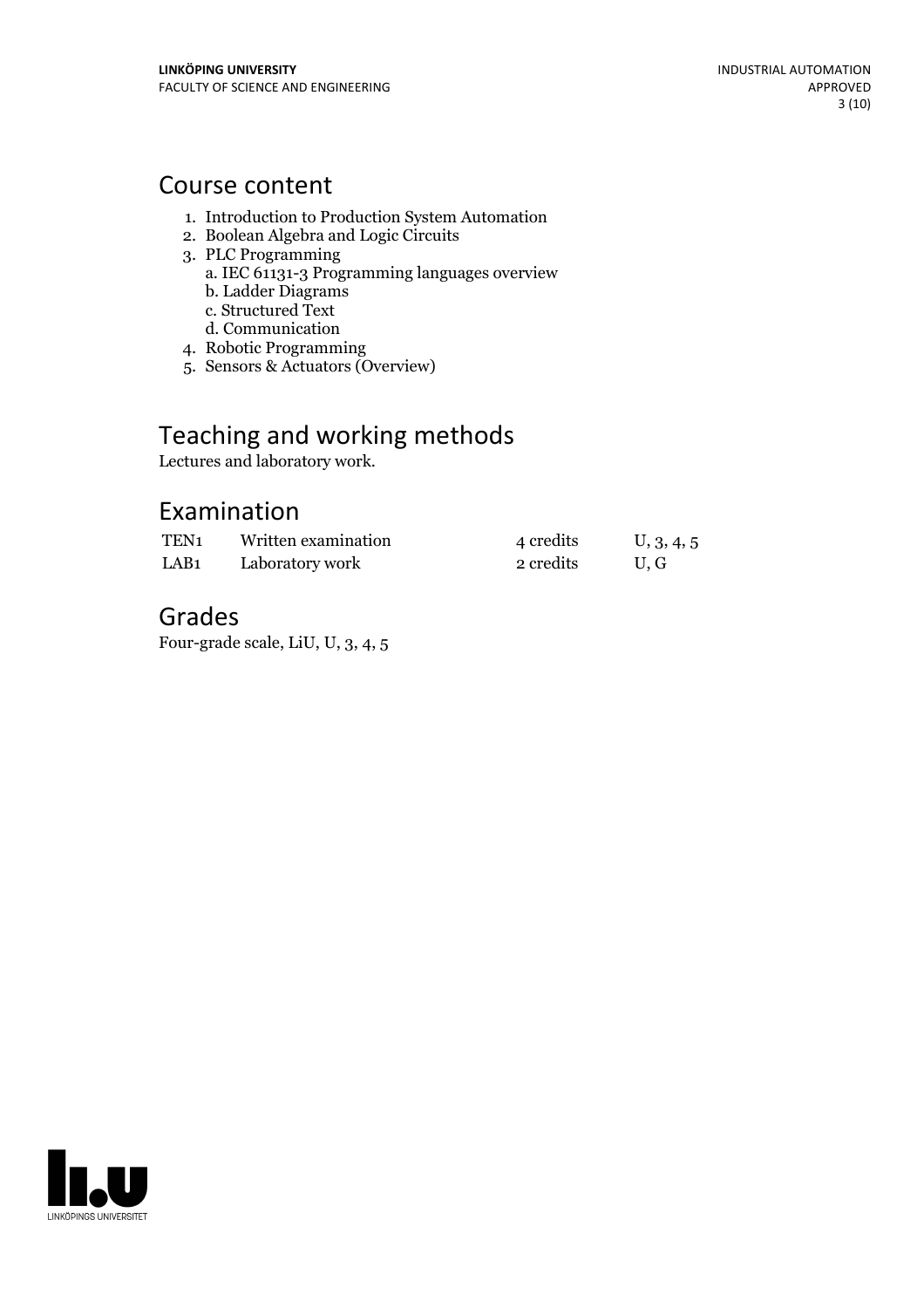# Other information

Supplementary courses: Industrial Automation - project

### **About teaching and examination language**

The teaching language is presented in the Overview tab for each course. The examination language relates to the teaching language as follows:

- If teaching language is Swedish, the course as a whole or in large parts, is taught in Swedish. Please note that although teaching language is Swedish, parts of the course could be given in English. Examination language is Swedish.<br>• If teaching language is Swedish/English, the course as a whole will be
- taught in English if students without prior knowledge of the Swedish language participate. Examination language is Swedish or English
- (depending on teaching language).<br>• If teaching language is English, the course as a whole is taught in English.<br>Examination language is English.

### **Other**

The course is conducted in a manner where both men's and women's experience and knowledge are made visible and developed.

The planning and implementation of a course should correspond to the course syllabus. The course evaluation should therefore be conducted with the course syllabus as a starting point.

## Department

Institutionen för ekonomisk och industriell utveckling

## Director of Studies or equivalent

Mats Nåbo

### Examiner

Luis Ribeiro

## Course website and other links

### Education components

Preliminary scheduled hours: 50 h Recommended self-study hours: 110 h

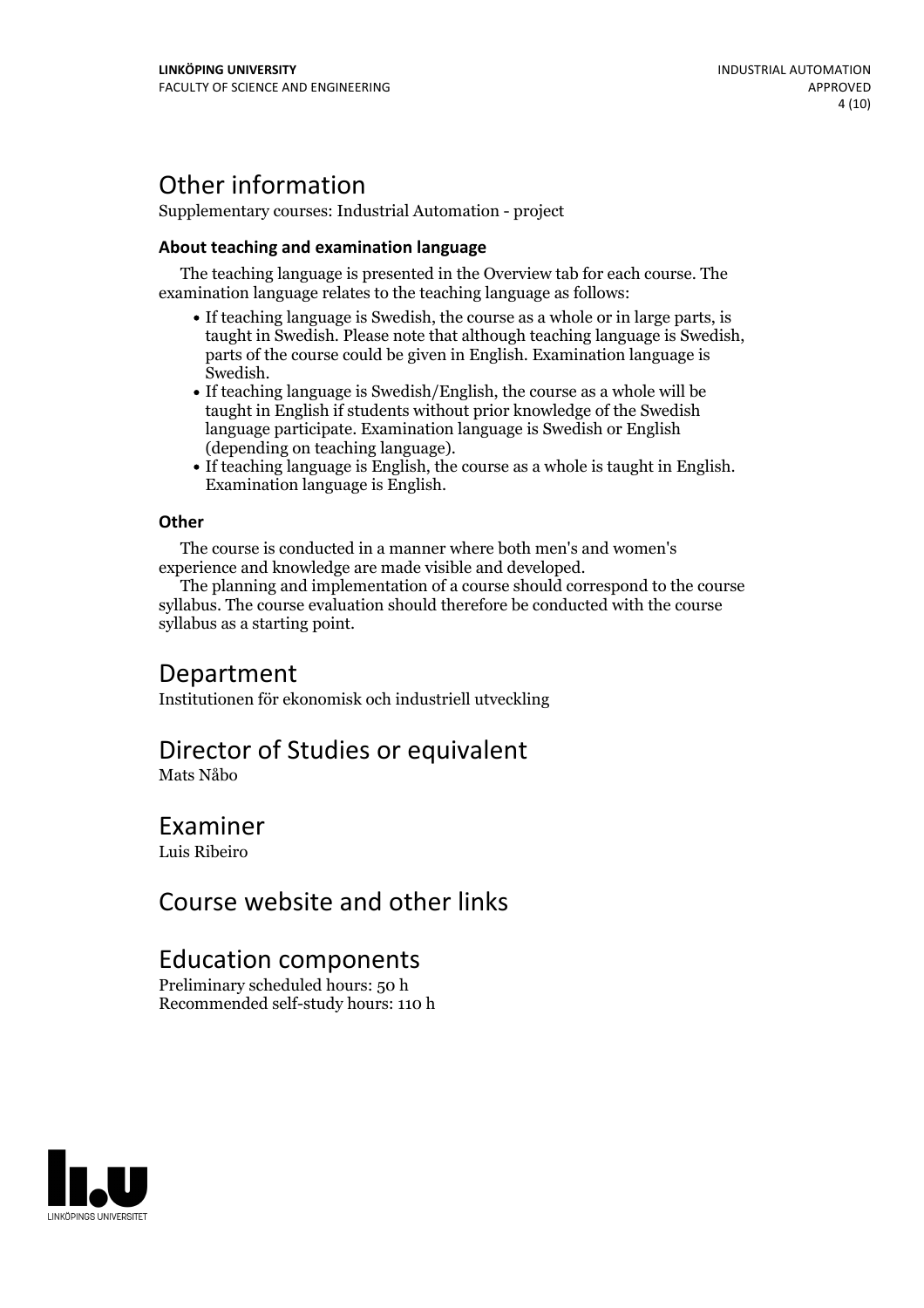# Course literature

Selected scientific articles, lectures notes, code samples, provided by the lecturer and distributed in LISAM.

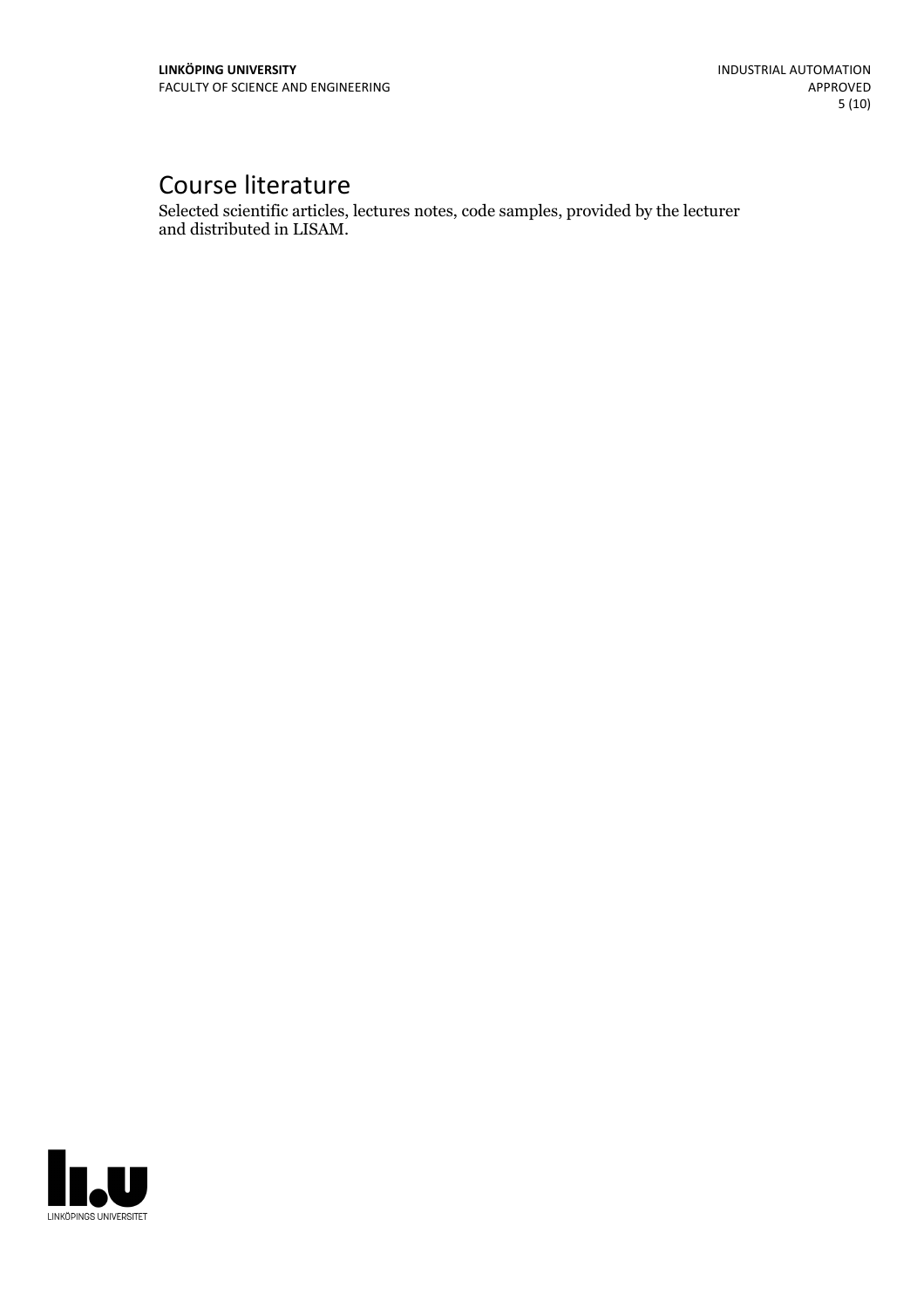# **Common rules**

### **Course syllabus**

A syllabus must be established for each course. The syllabus specifies the aim and contents of the course, and the prior knowledge that a student must have in order to be able to benefit from the course.

### **Timetabling**

Courses are timetabled after a decision has been made for this course concerning its assignment to a timetable module.

### **Interrupting a course**

The vice-chancellor's decision concerning regulations for registration, deregistration and reporting results (Dnr LiU-2015-01241) states that interruptions in study are to be recorded in Ladok. Thus, all students who do not participate in a course for which they have registered must record the interruption, such that the registration on the course can be removed. Deregistration from <sup>a</sup> course is carried outusing <sup>a</sup> web-based form: https://www.lith.liu.se/for-studenter/kurskomplettering?l=en.

### **Cancelled courses**

Courses with few participants (fewer than 10) may be cancelled or organised in a manner that differs from that stated in the course syllabus. The Dean is to deliberate and decide whether a course is to be cancelled or changed from the course syllabus.

### **Guidelines relatingto examinations and examiners**

For details, see Guidelines for education and examination for first-cycle and second-cycle education at Linköping University, Dnr LiU-2019-00920 (http://styrdokument.liu.se/Regelsamling/VisaBeslut/917592).

An examiner must be employed as a teacher at LiU according to the LiU Regulations for Appointments, Dnr LiU-2017-03931 (https://styrdokument.liu.se/Regelsamling/VisaBeslut/622784). For courses in second-cycle, the following teachers can be appointed as examiner: Professor (including Adjunct and Visiting Professor), Associate Professor (including Adjunct), Senior Lecturer (including Adjunct and Visiting Senior Lecturer), Research Fellow, or Postdoc. For courses in first-cycle, Assistant Lecturer (including Adjunct and Visiting Assistant Lecturer) can also be appointed as examiner in addition to those listed for second-cycle courses. In exceptional cases, a Part-time Lecturer can also be appointed as an examiner at both first- and second cycle, see Delegation of authority for the Board of Faculty of Science and Engineering.

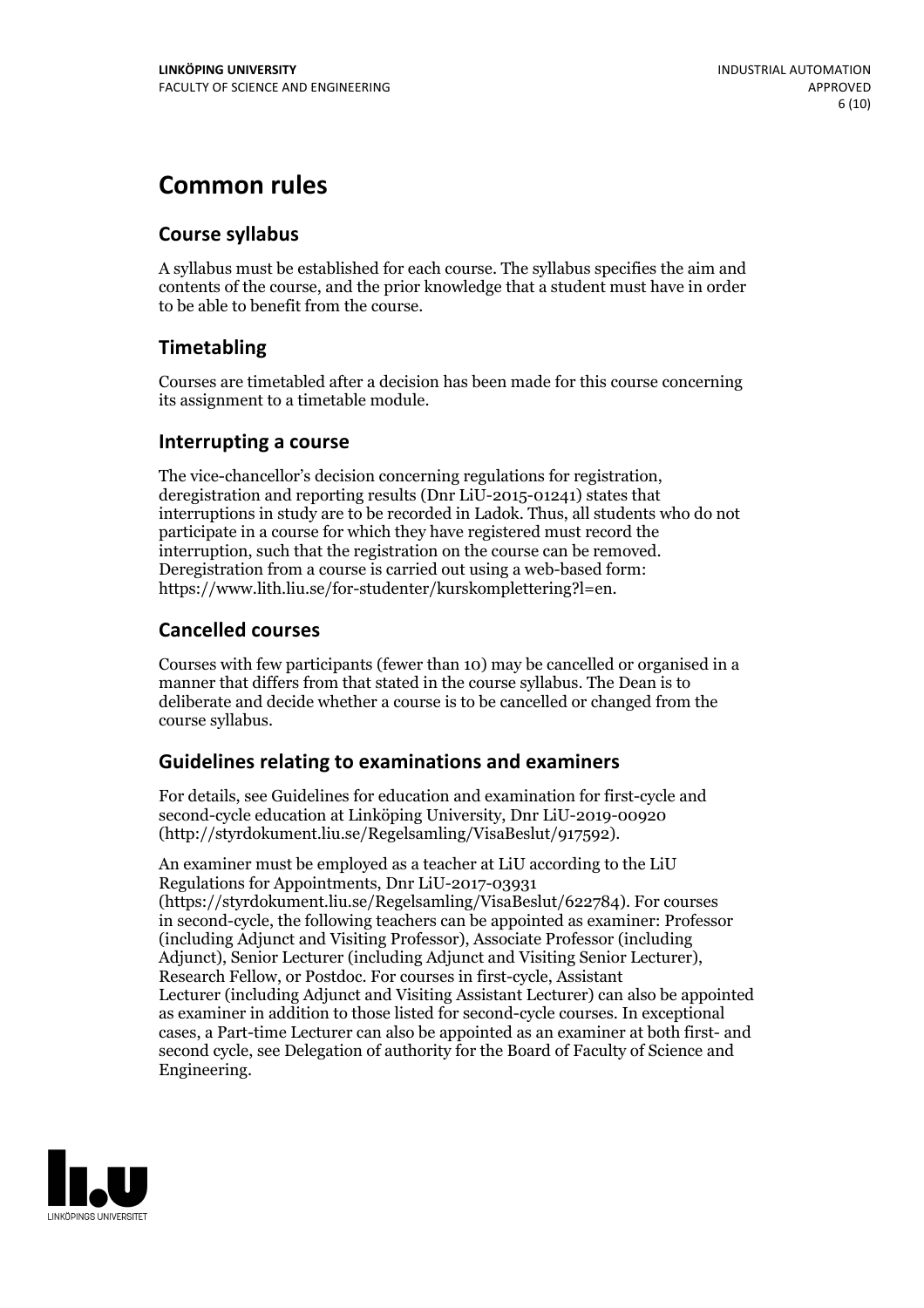### **Forms of examination**

#### **Principles for examination**

Written and oral examinations and digital and computer-based examinations are held at least three times a year: once immediately after the end of the course, once in August, and once (usually) in one of the re-examination periods. Examinations held at other times are to follow a decision of the board of studies.

Principles for examination scheduling for courses that follow the study periods:

- courses given in VT1 are examined for the first time in March, with re-examination in June and August
- courses given in VT2 are examined for the first time in May, with re-examination in August and October
- courses given in HT1 are examined for the first time in October, with re-examination in January and August
- courses given in HT2 are examined for the first time in January, with re-examination in March and in August.

The examination schedule is based on the structure of timetable modules, but there may be deviations from this, mainly in the case of courses that are studied and examined for several programmes and in lower grades (i.e. 1 and 2).

Examinations for courses that the board of studies has decided are to be held in alternate years are held three times during the school year in which the course is given according to the principles stated above.

Examinations for courses that are cancelled orrescheduled such that they are not given in one or several years are held three times during the year that immediately follows the course, with examination scheduling that corresponds to the scheduling that was in force before the course was cancelled or rescheduled.

When a course is given for the last time, the regular examination and two re-<br>examinations will be offered. Thereafter, examinations are phased out by offering three examinations during the following academic year at the same times as the examinations in any substitute course. If there is no substitute course, three examinations will be offered during re-examination periods during the following academic year. Other examination times are decided by the board of studies. In all cases above, the examination is also offered one more time during the academic year after the following, unless the board of studies decides otherwise.

If a course is given during several periods of the year (for programmes, or on different occasions for different programmes) the board or boards of studies determine together the scheduling and frequency of re-examination occasions.

### **Retakes of other forms of examination**

Regulations concerning retakes of other forms of examination than written examinations and digital and computer-based examinations are given in the LiU guidelines for examinations and examiners, http://styrdokument.liu.se/Regelsamling/VisaBeslut/917592.

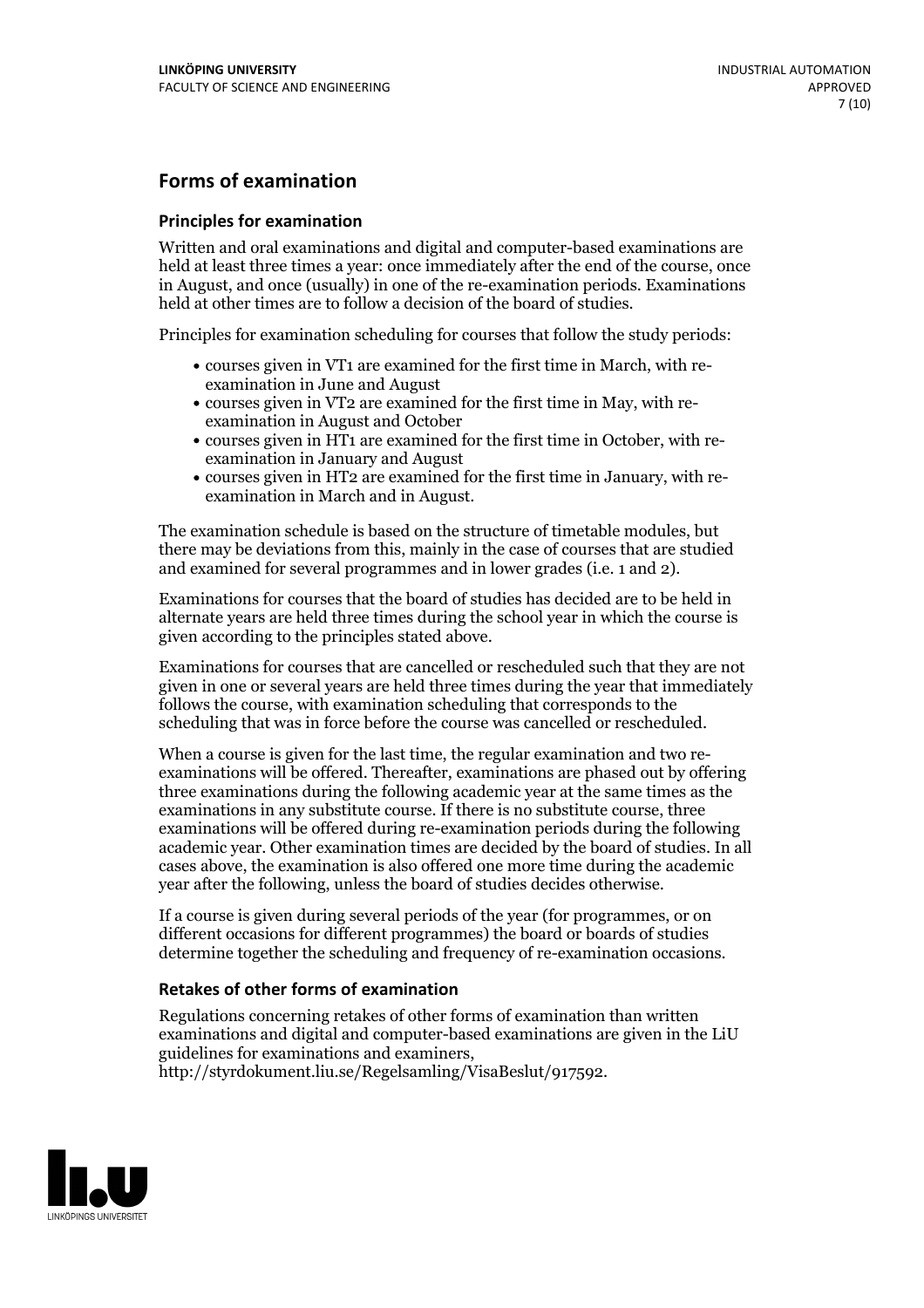#### **Registration for examination**

Until January 31 2021, the following applies according to previous guidelines: In order to take an written, digital or computer-based examination student must register in advance at the Student Portal during the registration period, which Candidates are informed of the location of the examination by email, four days in advance. Students who have not registered for an examination run the risk of being refused admittance to the examination, if space is not available.

From February 1 2021, new guidelines applies for registration for written, digital or computer-based examination, Dnr LiU-2020-02033 (https://styrdokument.liu.se/Regelsamling/VisaBeslut/622682).

Symbols used in the examination registration system:

\*\* denotes that the examination is being given for the penultimate time.

\* denotes that the examination is being given for the last time.

#### **Code of conduct for students during examinations**

Details are given in a decision in the university's rule book: http://styrdokument.liu.se/Regelsamling/VisaBeslut/622682.

### **Retakes for higher grade**

Students at the Institute of Technology at LiU have the right to retake written examinations and digital and computer-based examinations in an attempt to achieve a higher grade. This is valid for all examination components with code "TEN", "DIT" and "DAT". The same right may not be exercised for other examination components, unless otherwise specified in the course syllabus.

A retake is not possible on courses that are included in an issued degree diploma.

#### **Grades**

The grades that are preferably to be used are Fail (U), Pass (3), Pass not without distinction  $(4)$  and Pass with distinction  $(5)$ .

- Grades U, 3, 4, 5 are to be awarded for courses that have written or digital examinations.<br>• Grades Fail (U) and Pass (G) may be awarded for courses with a large
- degree of practical components such as laboratory work, project work and
- $\bullet$  Grades Fail (U) and Pass (G) are to be used for degree projects and other independent work.

#### **Examination components**

The following examination components and associated module codes are used at the Faculty of Science and Engineering:

Grades U, 3, 4, 5 are to be awarded for written examinations (TEN) and

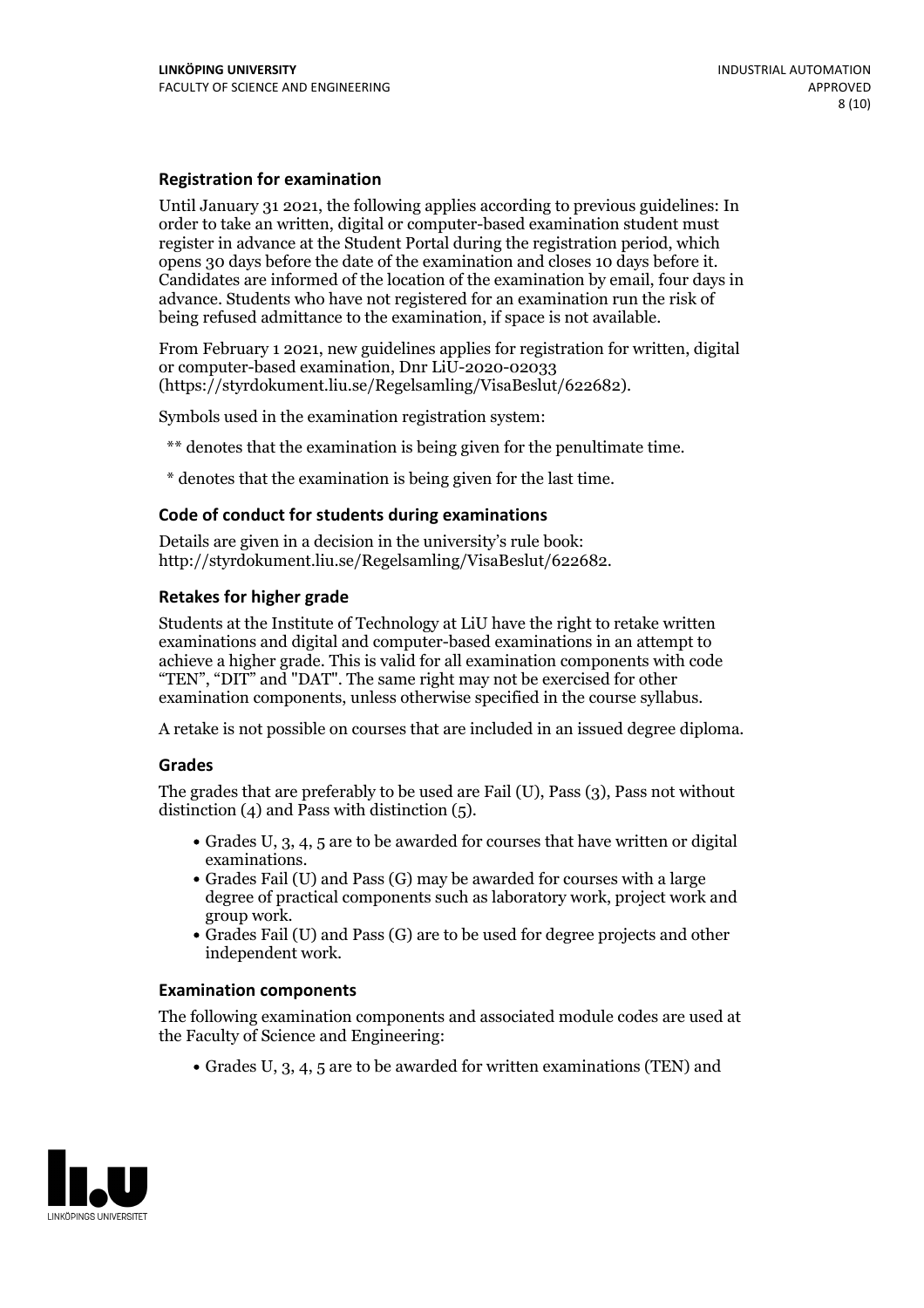- digital examinations (DIT).<br>• Examination components for which the grades Fail (U) and Pass (G) may be awarded are laboratory work (LAB), project work (PRA), preparatory written examination (KTR), digital preparatory written examination (DIK), oral examination (MUN), computer-based examination (DAT), home
- assignment (HEM), and assignment (UPG).<br>• Students receive grades either Fail (U) or Pass (G) for other examination components in which the examination criteria are satisfied principally through active attendance such as tutorial group (BAS) or examination item
- (MOM).<br>• Grades Fail (U) and Pass (G) are to be used for the examination components Opposition (OPPO) and Attendance at thesis presentation (AUSK) (i.e. part of the degree project).

In general, the following applies:

- 
- Mandatory course components must be scored and given <sup>a</sup> module code. Examination components that are not scored, cannot be mandatory. Hence, it is voluntary to participate in these examinations, and the voluntariness must be clearly stated. Additionally, if there are any associated conditions to the examination component, these must be clearly stated as well.<br>• For courses with more than one examination component with grades
- U,3,4,5, it shall be clearly stated how the final grade is weighted.

For mandatory components, the following applies: If special circumstances prevail, and if it is possible with consideration of the nature ofthe compulsory component, the examiner may decide to replace the compulsory component with another equivalent component. (In accordance with the LiU Guidelines for education and examination for first-cycle and second-cycle education at Linköping University, http://styrdokument.liu.se/Regelsamling/VisaBeslut/917592).

For written examinations, the following applies: If the LiU coordinator for students with disabilities has granted a student the right to an adapted examination for a written examination in an examination hall, the student has the right to it. If the coordinator has instead recommended for the student an adapted examination or alternative form of examination, the examiner may grant this if the examiner assesses that it is possible, based on consideration of the course objectives. (In accordance with the LiU Guidelines for education and examination for first-cycle and second-cycle education at Linköping University, http://styrdokument.liu.se/Regelsamling/VisaBeslut/917592).

#### **Reporting of examination results**

The examination results for a student are reported at the relevant department.

#### **Plagiarism**

For examinations that involve the writing of reports, in cases in which it can be assumed that the student has had access to other sources (such as during project work, writing essays, etc.), the material submitted must be prepared in accordance